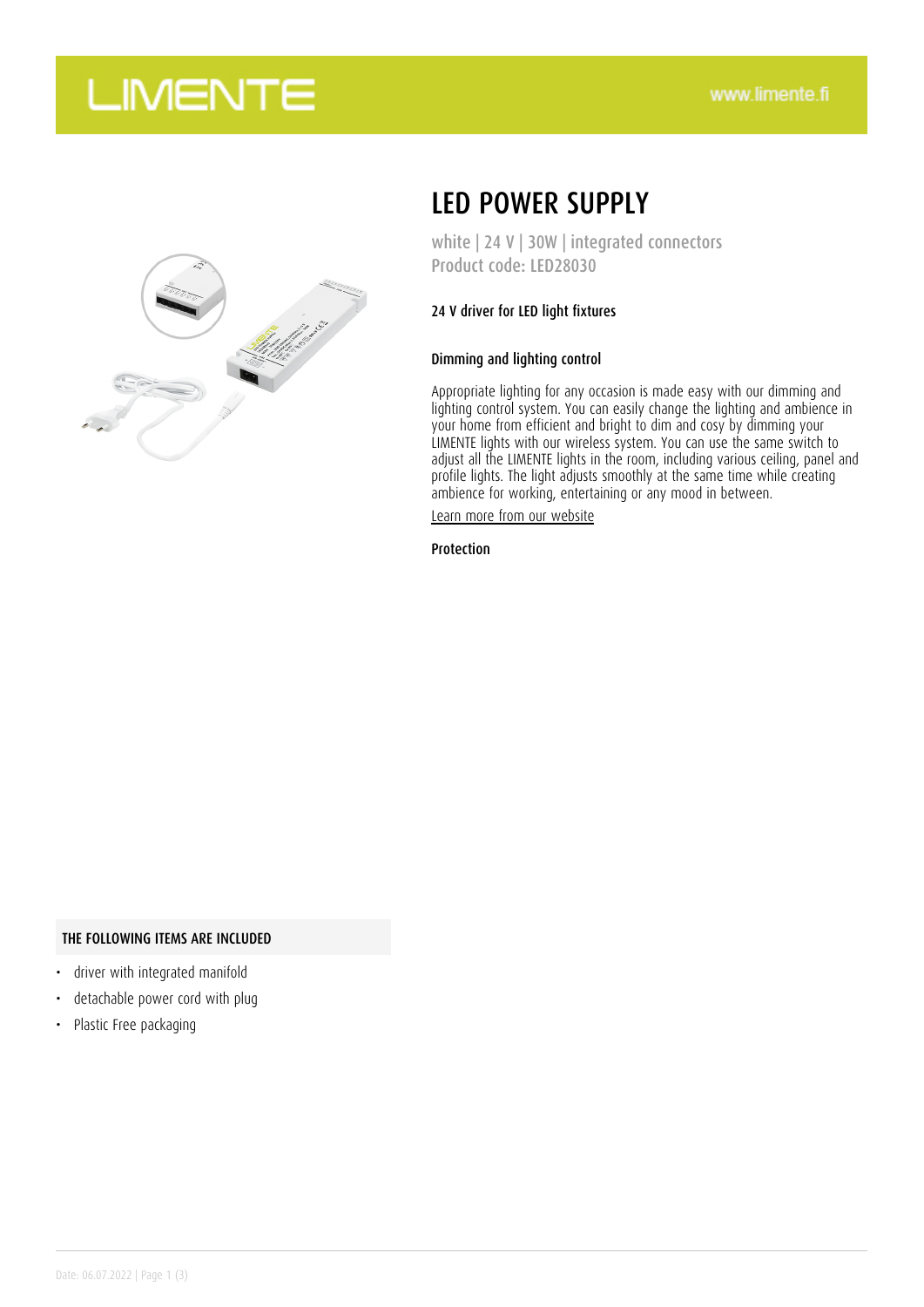# LIMENTE

## LED 24V DRIVER 30W

### OVERVIEW

| <b>PRODUCT CODE</b>      | LED28030               |
|--------------------------|------------------------|
| <b>GTIN-CODE</b>         | 6438400002678          |
| <b>ELECTRICAL NUMBER</b> | 4009738                |
| ETIM GENERAL NAME        | Transformer            |
| ETIM CLASS               | LED driver EC002710    |
| <b>ETIM GROUP</b>        | 40 Lighting components |
| <b>COLOUR</b>            | White                  |
| <b>LAMP TYPE</b>         |                        |

### SPECIFICATIONS

| <b>PRODUCT DIMENSIONS</b>                | 178.0 x 51.5 x 17.0                                                       |
|------------------------------------------|---------------------------------------------------------------------------|
| <b>MOUNTING METHOD</b>                   | Surface mounting, Cable coupling                                          |
| <b>COLOUR TEMPERATURE</b>                |                                                                           |
| <b>COLOUR RENDERING INDEX CRI</b>        |                                                                           |
| <b>RATED LIFE TIME</b>                   |                                                                           |
| <b>ENERGY EFFICIENCY CLASS</b>           |                                                                           |
| <b>LUMINOUS FLUX</b>                     |                                                                           |
| <b>EFFICIENCY</b>                        |                                                                           |
| <b>VOLTAGE</b>                           | 24 V DC                                                                   |
| <b>INGRESS PROTECTION CODE</b>           | IP <sub>20</sub>                                                          |
| NUMBER OF LEDS/M                         |                                                                           |
| <b>INPUT POWER</b>                       |                                                                           |
| NUMBER OF SWITCHING CYCLES               |                                                                           |
| AMBIENT TEMPERATURE RANGE                | $-20^{\circ}$ C $-45^{\circ}$ C                                           |
| <b>INPUT POWER CONNECTOR</b>             |                                                                           |
| <b>WARRANTY PERIOD (MONTHS)</b>          | 24                                                                        |
| <b>ADDITIONAL COVER (MONTHS)</b>         |                                                                           |
| <b>INSTALLATION AND OPERATING MANUAL</b> | https://www.limente.fi/Images/productpics/instructions/limente_driver.pdf |